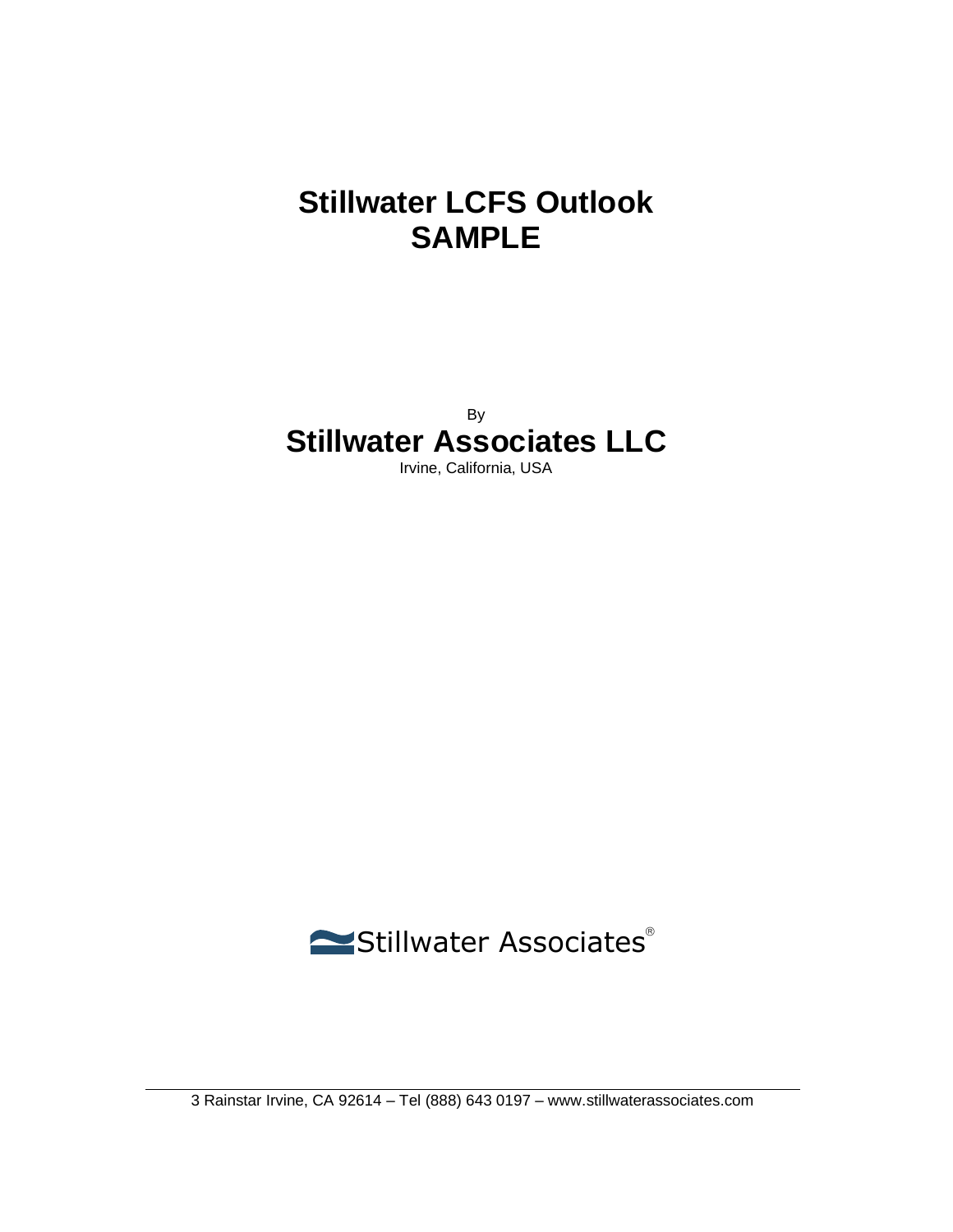#### **Table of Contents**

| $\mathbf{1}$   |  |  |
|----------------|--|--|
| $\overline{2}$ |  |  |
| 2.1            |  |  |
| 2.2            |  |  |
| 2.3            |  |  |
| 3              |  |  |
| 4              |  |  |
| 4.1            |  |  |
| 4.2            |  |  |
| 4.3            |  |  |
| 4.4            |  |  |
| 5              |  |  |
| 5.1            |  |  |
| 5.2            |  |  |
| 5.3            |  |  |
| 5.4            |  |  |
| 5.5            |  |  |
| 5.6            |  |  |
| 5.7            |  |  |
| 5.8            |  |  |
| 5.9            |  |  |
| 5.10           |  |  |
| 5.11           |  |  |
| 6              |  |  |
| 6.1            |  |  |
| 6.2            |  |  |
| 7              |  |  |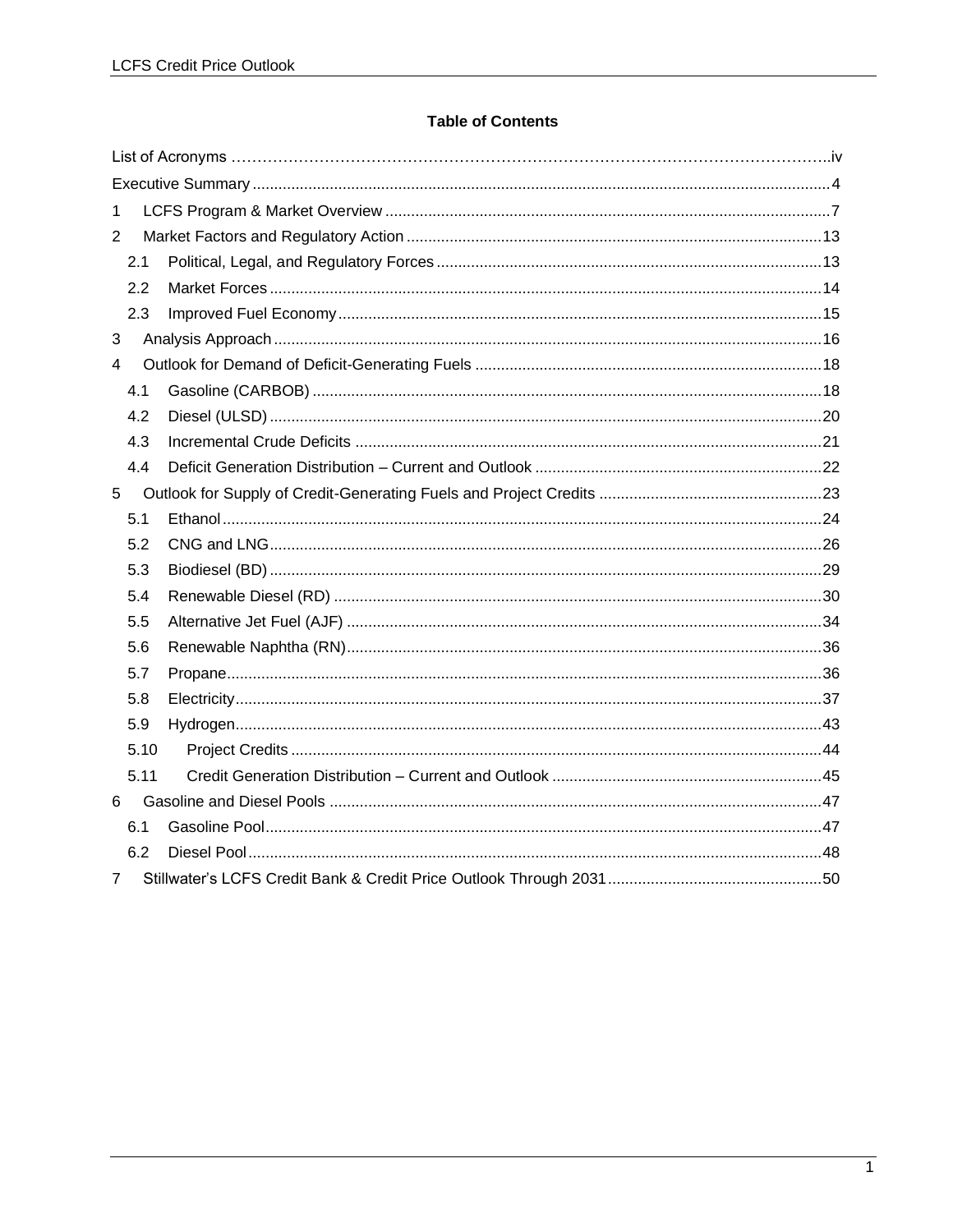#### **List of Tables**

### **Table of Figures**

| Figure 4. LCFS Credit Price Trends and CARB-Reported Quarterly Net Credits15                   |  |
|------------------------------------------------------------------------------------------------|--|
|                                                                                                |  |
|                                                                                                |  |
|                                                                                                |  |
|                                                                                                |  |
|                                                                                                |  |
|                                                                                                |  |
|                                                                                                |  |
|                                                                                                |  |
|                                                                                                |  |
|                                                                                                |  |
| Figure 15. North American & Singapore Annual Capacity Outlook for RD (Probability Weighted) 31 |  |
|                                                                                                |  |
|                                                                                                |  |
|                                                                                                |  |
|                                                                                                |  |
|                                                                                                |  |
|                                                                                                |  |
|                                                                                                |  |
| Figure 23. Historic EV and Conventional Hybrid Registered Vehicle Population Trend39           |  |
|                                                                                                |  |
|                                                                                                |  |
|                                                                                                |  |
|                                                                                                |  |
|                                                                                                |  |
|                                                                                                |  |
|                                                                                                |  |
|                                                                                                |  |
|                                                                                                |  |
|                                                                                                |  |
| Figure 34. Credits and Deficits - Base Case (2019 and 2020 actuals, 2021-2031 projections) 50  |  |
|                                                                                                |  |
|                                                                                                |  |
|                                                                                                |  |